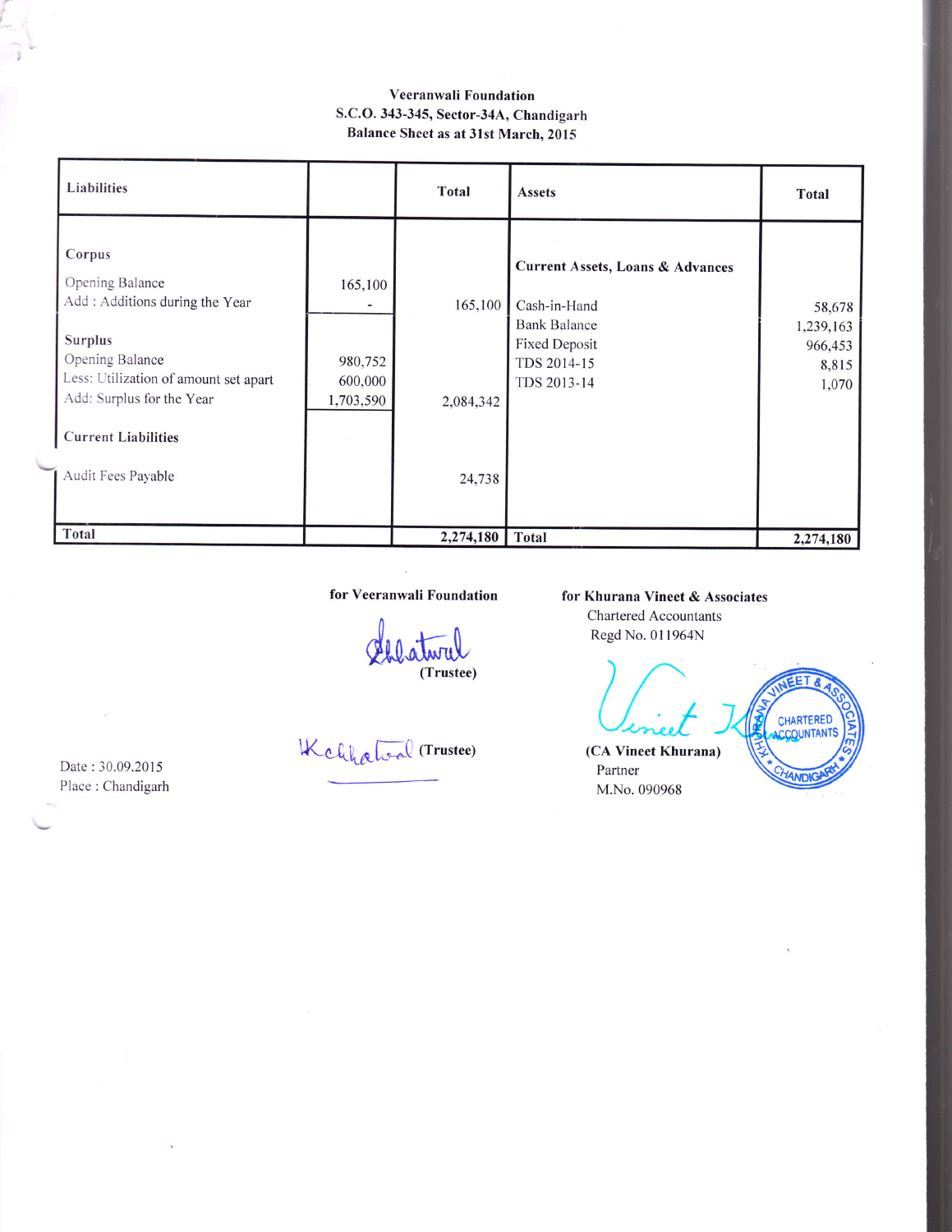# Veeranwali Foundation S.C.O. 343-345, Sector-34A, Chandigarh Income & Expenditure Account for the Year ending 31st March, 2015

| Expenditure                              | Amount (Rs.) | Income                 | Amount (Rs.) |
|------------------------------------------|--------------|------------------------|--------------|
|                                          |              |                        |              |
| Critical Equipment for GH-16             | 500,000      | Donation               | 2,895,075    |
| Bank Charges                             | 1,612        | Interest               | 42,471       |
| Medicines for Children at PGI            | 660,422      | <b>FDR</b> Interest    | 63,142       |
| Medical Relief - Kashmir                 | 78,463       | Sponsor for fundraiser | 126,500      |
| Relief to Poor                           | 45,075       |                        |              |
| Play Room at PGI                         | 21,983       |                        |              |
| Printing & Stationery                    | 22,360       |                        |              |
| Telephone Expenses                       | 3,118        |                        |              |
| Website Maintance                        | 7,865        |                        |              |
| <b>Audit Fees</b>                        | 5,700        |                        |              |
| Salary and Wages                         | 12,000       |                        |              |
| Rotary Club of Chandigarh                | 65,000       |                        |              |
| <b>Excess of Income over Expenditure</b> | 1,703,590    |                        |              |
| <b>Total</b>                             | 3,127,188    | Total                  | 3,127,188    |

for Yeeranwali Foundation

delatival

(Trustee)

Kellectod

for Khurana Vineet & Associates Chartered Accountants Regd No. 011964N

Viniel ET & CHARTERED (CA Vineet Khurana VANDIC

Partner M.No.090968

Date : 30.09.2015 Place : Chandigarh